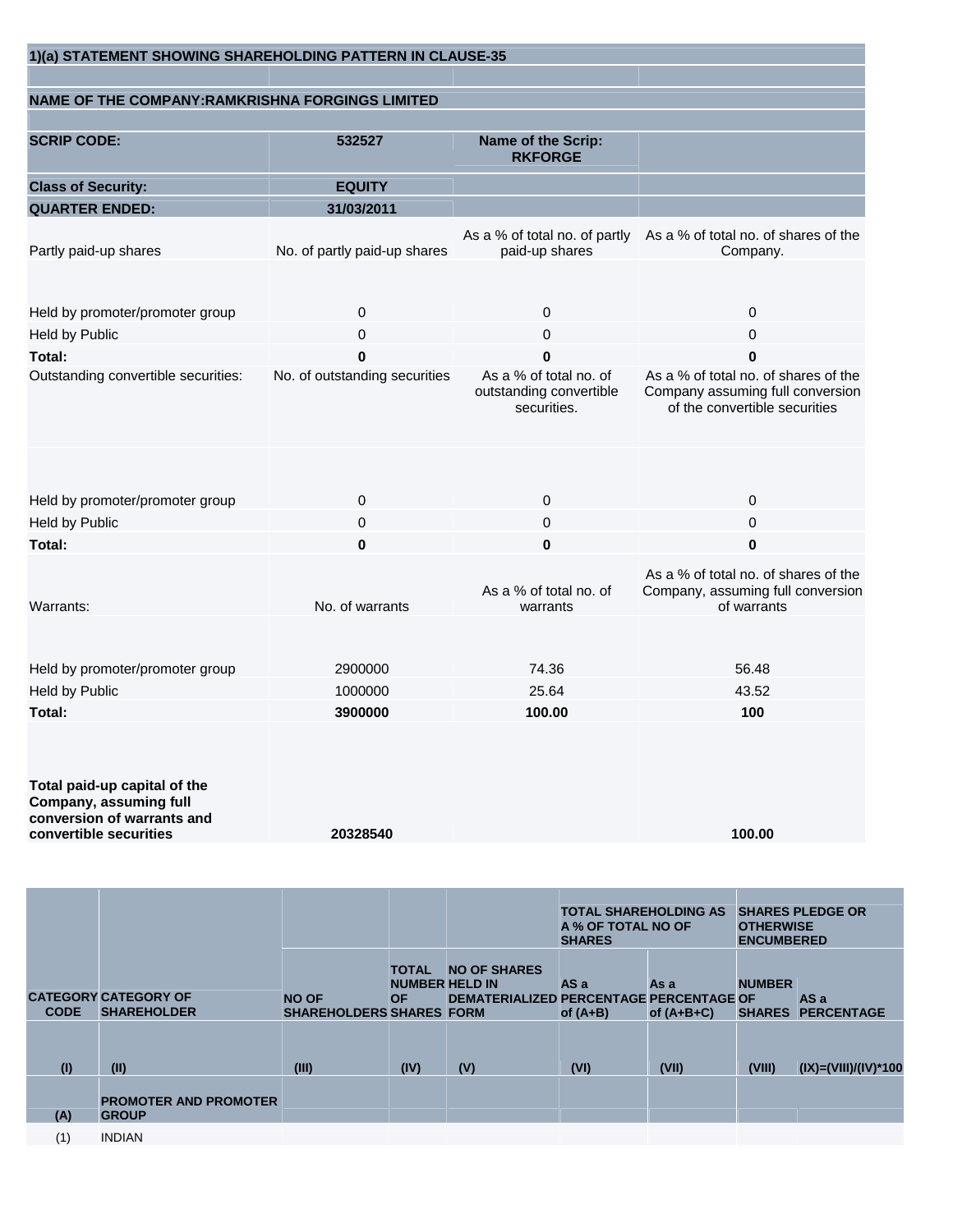| (a) | Individual /HUF                           |              | 8 2329803                   | 2329803                | 14.18         | 14.18         | $\pmb{0}$              | 0.00  |
|-----|-------------------------------------------|--------------|-----------------------------|------------------------|---------------|---------------|------------------------|-------|
|     | Central Government/State                  |              |                             |                        |               |               |                        |       |
| (b) | Government(s)                             | $\mathbf{0}$ | $\overline{0}$<br>2 6251037 | $\mathbf 0$<br>6251037 | 0.00          | 0.00          | $\mathbf 0$<br>3200000 | 0.00  |
| (c) | <b>Bodies Corporate</b>                   |              |                             |                        | 38.05         | 38.05         |                        | 51.19 |
| (d) | Financial Institutions / Banks            | 0            | $\mathbf 0$                 | $\pmb{0}$              | 0.00          | 0.00          | $\mathbf 0$            | 0.00  |
| (e) | <b>Others</b>                             | 0            | $\pmb{0}$                   | $\mathbf 0$            | 0.00          | 0.00          | $\pmb{0}$              | 0.00  |
|     |                                           |              |                             |                        |               |               |                        |       |
|     | Sub-Total A(1) :                          |              | 10 8580840                  | 8580840                | 52.23         | 52.23         | 3200000                | 37.28 |
|     |                                           |              |                             |                        |               |               |                        |       |
| (2) | <b>FOREIGN</b>                            |              |                             |                        |               |               |                        |       |
| (a) | Individuals (NRIs/Foreign<br>Individuals) | $\mathbf 0$  | $\mathbf 0$                 | $\mathbf 0$            | 0.00          | 0.00          | $\mathbf 0$            | 0.00  |
| (b) | <b>Bodies Corporate</b>                   | 0            | $\mathbf{0}$                | $\mathbf 0$            | 0.00          | 0.00          | $\mathbf 0$            | 0.00  |
| (c) | Institutions                              | $\mathbf{0}$ | $\mathbf{0}$                | $\mathbf 0$            | 0.00          | 0.00          | $\mathbf 0$            | 0.00  |
| (d) | Others                                    | 0            | $\mathbf 0$                 | $\mathbf 0$            | 0.00          | 0.00          | $\mathbf 0$            | 0.00  |
|     | Sub-Total A(2) :                          | 0            | $\bf{0}$                    | 0                      | 0.00          | 0.00          | 0                      | 0.00  |
|     |                                           |              |                             |                        |               |               |                        |       |
|     | Total $A=A(1)+A(2)$                       |              | 10 8580840                  | 8580840                | 52.23         | 52.23         | 3200000                | 37.28 |
|     |                                           |              |                             |                        |               |               |                        |       |
| (B) | <b>PUBLIC SHAREHOLDING</b>                |              |                             |                        |               |               |                        |       |
| (1) | <b>INSTITUTIONS</b><br>Mutual Funds /UTI  |              |                             |                        |               |               |                        |       |
| (a) | <b>Financial Institutions / Banks</b>     | 0            | 2 3618394<br>$\mathbf 0$    | 3618394<br>$\pmb{0}$   | 22.03<br>0.00 | 22.03<br>0.00 |                        |       |
| (b) | Central Government / State                |              |                             |                        |               |               |                        |       |
| (c) | Government(s)                             | 0            | $\mathbf 0$                 | $\mathbf 0$            | 0.00          | 0.00          |                        |       |
| (d) | Venture Capital Funds                     | 0            | $\mathbf 0$                 | 0                      | 0.00          | 0.00          |                        |       |
| (e) | Insurance Companies                       | 0            | $\mathbf 0$                 | $\mathbf 0$            | 0.00          | 0.00          |                        |       |
|     |                                           |              |                             |                        |               |               |                        |       |
| (f) | Foreign Institutional Investors           |              | 1 252828                    | 252828                 | 1.54          | 1.54          |                        |       |
| (g) | Foreign Venture Capital<br>Investors      | 0            | $\mathbf 0$                 | $\mathbf 0$            | 0.00          | 0.00          |                        |       |
| (h) | <b>Others</b>                             | 0            | $\mathbf 0$                 | 0                      | 0.00          | 0.00          |                        |       |
|     |                                           |              |                             |                        |               |               |                        |       |
|     | Sub-Total B(1) :                          |              | 3 3871222                   | 3871222                | 23.56         | 23.56         |                        |       |
|     |                                           |              |                             |                        |               |               |                        |       |
| (2) | NON-INSTITUTIONS                          |              |                             |                        |               |               |                        |       |
| (a) | <b>Bodies Corporate</b>                   |              | 187 1341697                 | 1341697                | 8.17          | 8.17          |                        |       |
| (b) | Individuals                               |              |                             |                        |               |               |                        |       |
|     | (i) Individuals holding nominal           |              |                             |                        |               |               |                        |       |
|     | share capital upto Rs.1 lakh              |              | 3332 1063124                | 1057986                | 6.47          | 6.47          |                        |       |
|     | (ii) Individuals holding nominal          |              |                             |                        |               |               |                        |       |
|     | share capital in excess of Rs.1<br>lakh   |              | 14 1516661                  | 1516661                | 9.23          | 9.23          |                        |       |
| (c) | Others                                    |              |                             |                        |               |               |                        |       |
|     | NON RESIDENT<br><b>INDIANS</b>            | 20           | 19184                       | 19184                  | 0.12          | 0.12          |                        |       |
|     | <b>CLEARING</b><br><b>MEMBERS</b>         |              | 10 35812                    | 35812                  | 0.22          | 0.22          |                        |       |
|     |                                           |              |                             |                        |               |               |                        |       |
|     | Sub-Total B(2):                           |              | 3563 3976478                | 3971340                | 24.20         | 24.20         |                        |       |
|     |                                           |              |                             |                        |               |               |                        |       |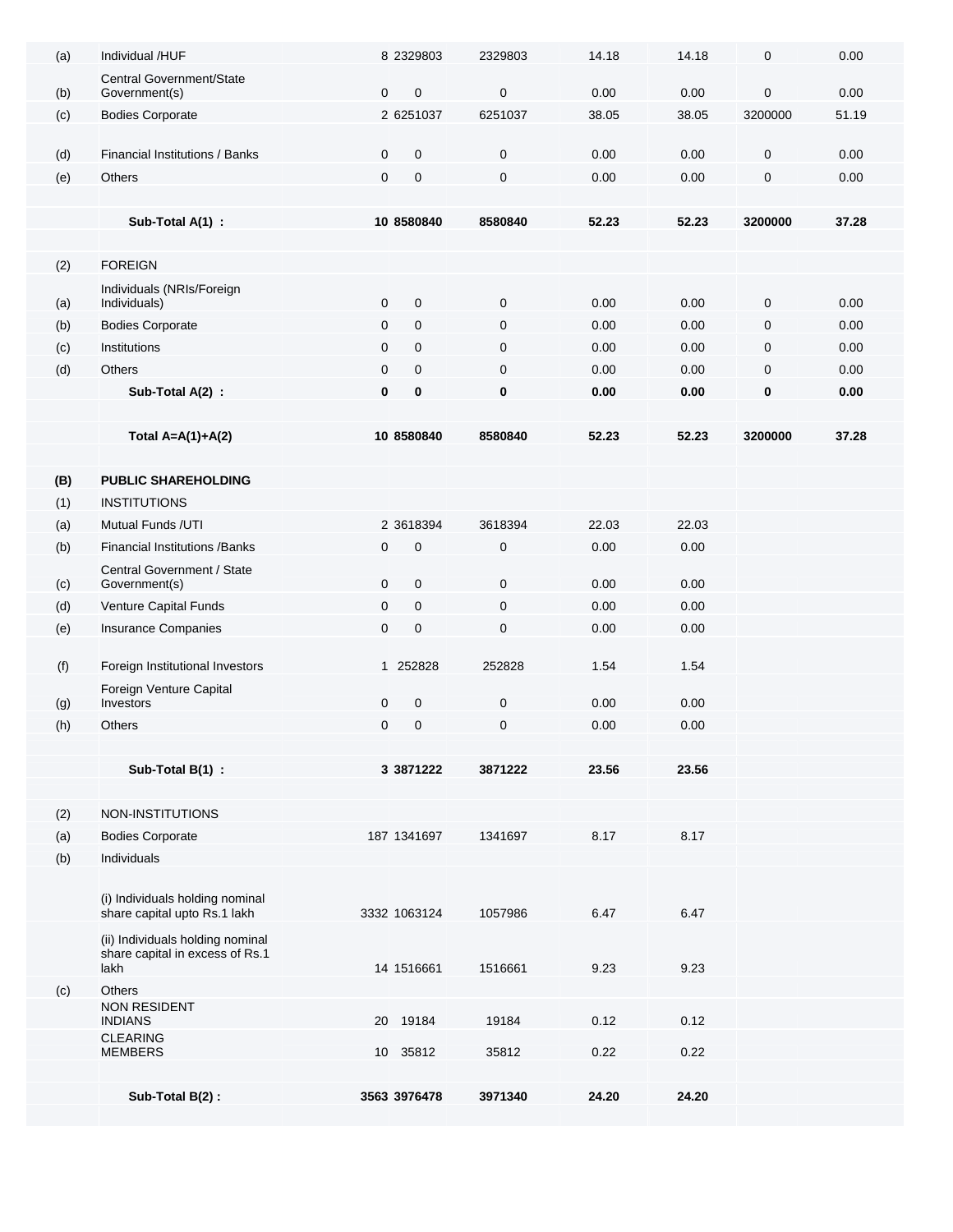|     | Total $B=B(1)+B(2)$ :                       | 3566 7847700               | 7842562     | 47.77  | 47.77  |         |       |
|-----|---------------------------------------------|----------------------------|-------------|--------|--------|---------|-------|
|     |                                             |                            |             |        |        |         |       |
|     | Total $(A+B)$ :                             | 3576 16428540              | 16423402    | 100.00 | 100.00 |         |       |
|     |                                             |                            |             |        |        |         |       |
| (C) | Shares held by custodians,<br>against which |                            |             |        |        |         |       |
|     | Depository Receipts have been<br>issued     |                            |             |        |        |         |       |
|     |                                             |                            |             |        |        |         |       |
|     |                                             |                            |             |        |        |         |       |
| (1) | Promoter and Promoter Group                 |                            |             |        |        |         |       |
| (2) | Public                                      | $\mathbf 0$<br>$\mathbf 0$ | $\mathbf 0$ | 0.00   | 0.00   |         |       |
|     |                                             |                            |             |        |        |         |       |
|     | <b>GRAND TOTAL (A+B+C):</b>                 | 3576 16428540              | 16423402    | 100.00 | 0.00   | 3200000 | 19.47 |
|     |                                             |                            |             |        |        |         |       |



**(I)(b) STATEMENT SHOWING SHAREHOLDING OF PERSONS BELONGING TO "PROMOTER GROUP"**

| SL.<br>NO. | <b>NAME OF THE SHAREHOLDER</b>           | <b>TOTAL SHARES HELD</b>      |                                                            | <b>SHARES PLEDGED OR OTHERWISE ENCUMBERED</b> |                    |                                  |  |
|------------|------------------------------------------|-------------------------------|------------------------------------------------------------|-----------------------------------------------|--------------------|----------------------------------|--|
|            |                                          | <b>TOTAL</b><br><b>SHARES</b> | AS a % OF<br><b>GRAND</b><br><b>TOTAL</b><br>$(A)+(B)+(C)$ | <b>PLEDGE</b><br><b>SHARES</b>                | AS a               | PERCENTAGE AS a % OF GRAND TOTAL |  |
| (I)        | (II)                                     | (III)                         | (IV)                                                       | (V)                                           | (VI)=(V)/(III)*100 | (VII)                            |  |
|            |                                          |                               |                                                            |                                               |                    |                                  |  |
|            |                                          |                               |                                                            |                                               |                    |                                  |  |
| 1          | RIDDHI PORTFOLIO PRIVATE LTD             | 5966037                       | 36.32                                                      | 3200000                                       | 53.64              | 19.47                            |  |
| 2          | <b>MAHABIR PRASAD JALAN</b>              | 745163                        | 4.54                                                       | $\mathbf{0}$                                  | 0.00               | 0.00                             |  |
| 3          | <b>MAHABIR PRASAD JALAN</b>              | 451000                        | 2.75                                                       | $\Omega$                                      | 0.00               | 0.00                             |  |
| 4          | <b>RASHMI JALAN</b>                      | 418750                        | 2.55                                                       | $\Omega$                                      | 0.00               | 0.00                             |  |
| 5          | <b>NARESH JALAN</b>                      | 285750                        | 1.74                                                       | $\Omega$                                      | 0.00               | 0.00                             |  |
| 6          | <b>EASTERN CREDIT CAPITAL</b><br>LIMITED | 285000                        | 1.73                                                       | $\Omega$                                      | 0.00               | 0.00                             |  |
| 7          | <b>NARESH JALAN</b>                      | 268750                        | 1.64                                                       | $\Omega$                                      | 0.00               | 0.00                             |  |
| 8          | <b>MAHABIR PRASAD JALAN</b>              | 120000                        | 0.73                                                       | $\Omega$                                      | 0.00               | 0.00                             |  |
| 9          | PAWAN KUMAR KEDIA                        | 35250                         | 0.21                                                       | $\Omega$                                      | 0.00               | 0.00                             |  |
| 10         | PAWAN KUMAR KEDIA                        | 5140                          | 0.03                                                       | $\mathbf 0$                                   | 0.00               | 0.00                             |  |
|            |                                          |                               |                                                            |                                               |                    |                                  |  |
|            | <b>TOTAL:</b>                            | 8580840                       | 52.23                                                      | 3200000                                       | 37.28              | 19.47                            |  |
|            |                                          |                               |                                                            |                                               |                    |                                  |  |

## **(I)(c) STATEMENT SHOWING SHAREHOLDING OF PERSONS BELONGING TO "PUBLIC GROUP" HOLDING > 1% OF THE TOTAL NUMER OF SHARES**

| <b>SLNO NAME OF THE SHAREHOLDER</b>                                              | <b>NO OF</b><br><b>SHARES</b> | <b>PERCENTAGE</b> |
|----------------------------------------------------------------------------------|-------------------------------|-------------------|
| UNIT TRUST OF INDIA INVESTMENT ADVISORY SERVICES LTD- A/C ASCENT<br>INDIA FUND   | 2213000                       | 13.47             |
| RELIANCE CAPITAL TRUSTEE CO. LTD. - A/C RELIANCE TAX SAVER (ELSS)<br><b>FUND</b> | 1405394                       | 8.55              |